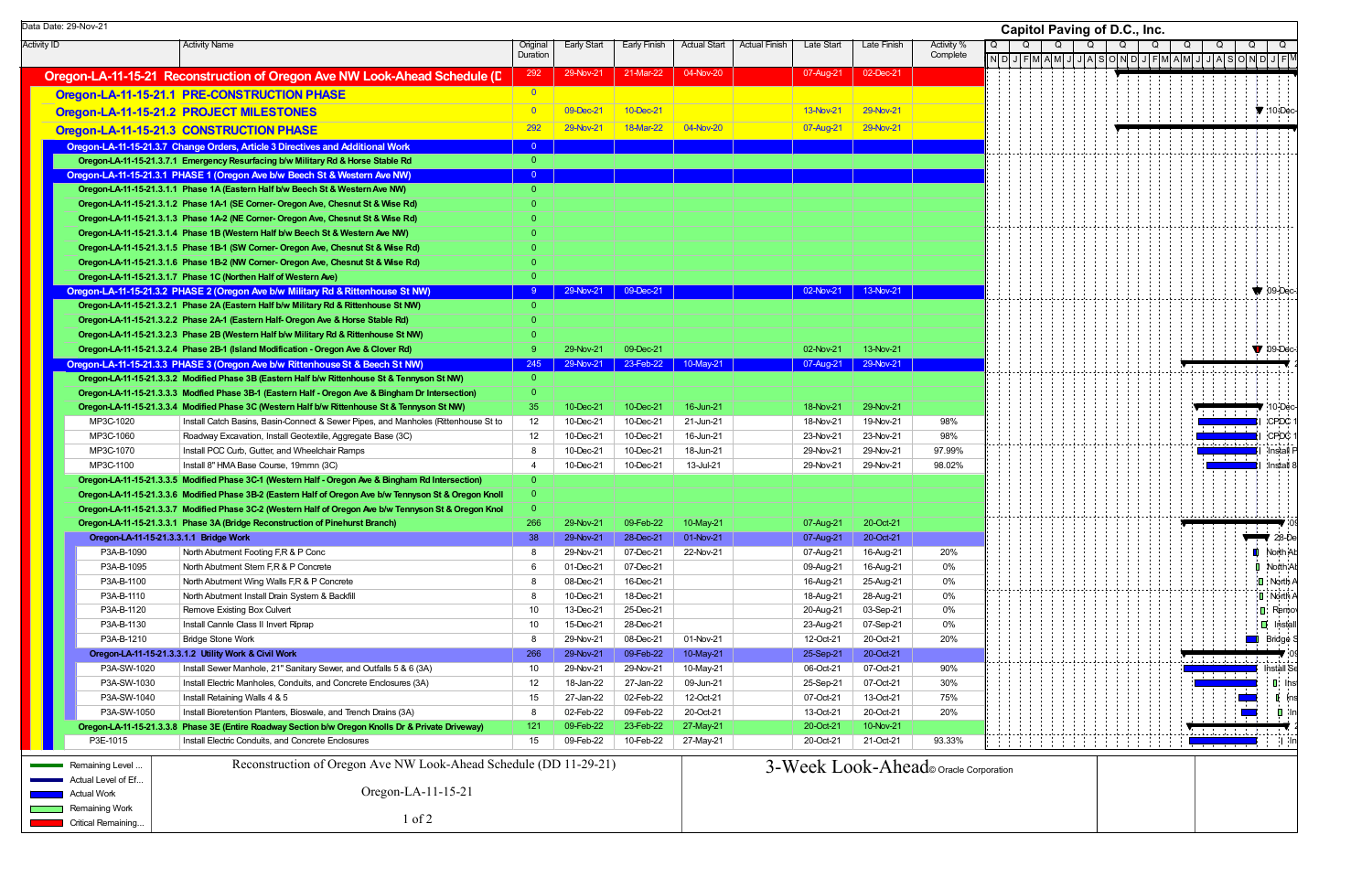|                    | Data Date: 29-Nov-21                  |                                                                                     |          |             |                    |                     |                      |            |                    |            | Capitol Paving of D.C., Inc. |  |  |  |
|--------------------|---------------------------------------|-------------------------------------------------------------------------------------|----------|-------------|--------------------|---------------------|----------------------|------------|--------------------|------------|------------------------------|--|--|--|
| <b>Activity ID</b> |                                       | <b>Activity Name</b>                                                                | Original | Early Start | Early Finish       | <b>Actual Start</b> | <b>Actual Finish</b> | Late Start | Late Finish        | Activity % |                              |  |  |  |
|                    |                                       |                                                                                     | Duration |             |                    |                     |                      |            |                    | Complete   |                              |  |  |  |
|                    | P3E-1020                              | Install Catch Basins, Basin-Connect & Sewer Pipes, and Manholes (Oregon Knolls to I | 12       | 09-Feb-22   | 23-Feb-22          | 04-Oct-21           |                      | 21-Oct-21  | 05-Nov-21          | 5%         |                              |  |  |  |
|                    | P3E-1070                              | Install Retaining Wall No. 3, Stone Faced Coping, Stockade Wood Fence               | -10      | 12-Feb-22   | 14-Feb-22          | 15-Jun-21           |                      | 09-Nov-21  | 10-Nov-21          | 90%        |                              |  |  |  |
|                    |                                       | Oregon-LA-11-15-21.3.4 Traffic & Streetlight Work                                   |          | 10-Dec-21   | $\sqrt{25-Dec-21}$ | 04-Nov-20           |                      | 13-Nov-21  | $\sqrt{29-Nov-21}$ |            |                              |  |  |  |
|                    |                                       | Oregon-LA-11-15-21.3.5 Paving, Line Stiping, Signage, and Miscellaneous Work        |          | 08-Mar-22   | 15-Mar-22          | $\vert$ 24-Jun-21   |                      | 19-Nov-21  | $\vert$ 29-Nov-21  |            |                              |  |  |  |
|                    | Oregon-LA-11-15-21.3.6 Landscape Work |                                                                                     |          |             |                    |                     |                      | 23-Nov-21  | $\sqrt{29-Nov-21}$ |            |                              |  |  |  |
|                    |                                       | Oregon-LA-11-15-21.4 LUMPSUM ITEMS (Non-Construction)                               |          |             |                    |                     |                      |            |                    |            |                              |  |  |  |
|                    |                                       | Oregon-LA-11-15-21.5 POST-CONSTRUCTION PHASE                                        |          | 18-Mar-22   | 21-Mar-22          | 29-Mar-21           |                      | 29-Nov-21  | $02$ -Dec-21       |            |                              |  |  |  |
|                    |                                       | Oregon-LA-11-15-21.6 Delays, Additional Work, and Changes                           |          | $29-Nov2$   | 18-Dec-21          |                     |                      | 27-Oct-21  | 17-Nov-21          |            |                              |  |  |  |

| Remaining Level                             | Reconstruction of Oregon Ave NW Look-Ahead Schedule (DD 11-29-21) | 3-Week Look-Ahead oracle Corporation |
|---------------------------------------------|-------------------------------------------------------------------|--------------------------------------|
| Actual Level of Ef<br>Actual Work           | Oregon-LA- $11-15-21$                                             |                                      |
| Remaining Work<br><b>Critical Remaining</b> | $2$ of $2$                                                        |                                      |

|                |       |   | Capitol Paving of D.C., Inc. |   |                         |             |   |  |                   |  |   |  |                |  |                |  |                                            |     |                             |                           |
|----------------|-------|---|------------------------------|---|-------------------------|-------------|---|--|-------------------|--|---|--|----------------|--|----------------|--|--------------------------------------------|-----|-----------------------------|---------------------------|
| $\overline{Q}$ | $N$ D | Q | $J$ $F$ $M$ $A$ $M$          | Q | $\overline{\mathsf{J}}$ |             | Q |  | Q<br><b>ASOND</b> |  | Q |  | $\overline{Q}$ |  | $\overline{Q}$ |  | $\overline{Q}$                             |     | Q                           |                           |
|                |       |   |                              |   |                         | $\mathsf J$ |   |  |                   |  |   |  | $J$ F M A M J  |  |                |  |                                            |     | <u> गोर्बाडवियोर्घामण</u>   | - Il<br>O.                |
|                |       |   |                              |   |                         |             |   |  |                   |  |   |  |                |  |                |  | $\mathbf{u}$                               |     |                             | l ¦ Iη                    |
|                |       |   |                              |   |                         |             |   |  |                   |  |   |  |                |  |                |  |                                            |     | $14$ -Dec                   |                           |
|                |       |   |                              |   |                         |             |   |  |                   |  |   |  |                |  |                |  | $\mathbb{I}_{\mathbb{H}^+}^{\mathbb{I}}$ . | ļ., |                             | $\ddot{\phantom{1}}$<br>v |
|                |       |   |                              |   |                         |             |   |  |                   |  |   |  |                |  |                |  |                                            |     |                             |                           |
|                |       |   |                              |   |                         |             |   |  |                   |  |   |  |                |  |                |  |                                            |     | $\blacktriangledown$ 18-Dec |                           |
|                |       |   |                              |   |                         |             |   |  |                   |  |   |  |                |  |                |  |                                            |     |                             |                           |
|                |       |   |                              |   |                         |             |   |  |                   |  |   |  |                |  |                |  |                                            |     |                             |                           |
|                |       |   |                              |   |                         |             |   |  |                   |  |   |  |                |  |                |  |                                            |     |                             |                           |
|                |       |   |                              |   |                         |             |   |  |                   |  |   |  |                |  |                |  |                                            |     |                             |                           |
|                |       |   |                              |   |                         |             |   |  |                   |  |   |  |                |  |                |  |                                            |     |                             |                           |
|                |       |   |                              |   |                         |             |   |  |                   |  |   |  |                |  |                |  |                                            |     |                             |                           |
|                |       |   |                              |   |                         |             |   |  |                   |  |   |  |                |  |                |  |                                            |     |                             |                           |
|                |       |   |                              |   |                         |             |   |  |                   |  |   |  |                |  |                |  |                                            |     |                             |                           |
|                |       |   |                              |   |                         |             |   |  |                   |  |   |  |                |  |                |  |                                            |     |                             |                           |
|                |       |   |                              |   |                         |             |   |  |                   |  |   |  |                |  |                |  |                                            |     |                             |                           |
|                |       |   |                              |   |                         |             |   |  |                   |  |   |  |                |  |                |  |                                            |     |                             |                           |
|                |       |   |                              |   |                         |             |   |  |                   |  |   |  |                |  |                |  |                                            |     |                             |                           |
|                |       |   |                              |   |                         |             |   |  |                   |  |   |  |                |  |                |  |                                            |     |                             |                           |
|                |       |   |                              |   |                         |             |   |  |                   |  |   |  |                |  |                |  |                                            |     |                             |                           |
|                |       |   |                              |   |                         |             |   |  |                   |  |   |  |                |  |                |  |                                            |     |                             |                           |
|                |       |   |                              |   |                         |             |   |  |                   |  |   |  |                |  |                |  |                                            |     |                             |                           |
|                |       |   |                              |   |                         |             |   |  |                   |  |   |  |                |  |                |  |                                            |     |                             |                           |
|                |       |   |                              |   |                         |             |   |  |                   |  |   |  |                |  |                |  |                                            |     |                             |                           |
|                |       |   |                              |   |                         |             |   |  |                   |  |   |  |                |  |                |  |                                            |     |                             |                           |
|                |       |   |                              |   |                         |             |   |  |                   |  |   |  |                |  |                |  |                                            |     |                             |                           |
|                |       |   |                              |   |                         |             |   |  |                   |  |   |  |                |  |                |  |                                            |     |                             |                           |
|                |       |   |                              |   |                         |             |   |  |                   |  |   |  |                |  |                |  |                                            |     |                             |                           |
|                |       |   |                              |   |                         |             |   |  |                   |  |   |  |                |  |                |  |                                            |     |                             |                           |
|                |       |   |                              |   |                         |             |   |  |                   |  |   |  |                |  |                |  |                                            |     |                             |                           |
|                |       |   |                              |   |                         |             |   |  |                   |  |   |  |                |  |                |  |                                            |     |                             |                           |
|                |       |   |                              |   |                         |             |   |  |                   |  |   |  |                |  |                |  |                                            |     |                             |                           |
|                |       |   |                              |   |                         |             |   |  |                   |  |   |  |                |  |                |  |                                            |     |                             |                           |
|                |       |   |                              |   |                         |             |   |  |                   |  |   |  |                |  |                |  |                                            |     |                             |                           |
|                |       |   |                              |   |                         |             |   |  |                   |  |   |  |                |  |                |  |                                            |     |                             |                           |
|                |       |   |                              |   |                         |             |   |  |                   |  |   |  |                |  |                |  |                                            |     |                             |                           |
| rporation      |       |   |                              |   |                         |             |   |  |                   |  |   |  |                |  |                |  |                                            |     |                             |                           |
|                |       |   |                              |   |                         |             |   |  |                   |  |   |  |                |  |                |  |                                            |     |                             |                           |
|                |       |   |                              |   |                         |             |   |  |                   |  |   |  |                |  |                |  |                                            |     |                             |                           |